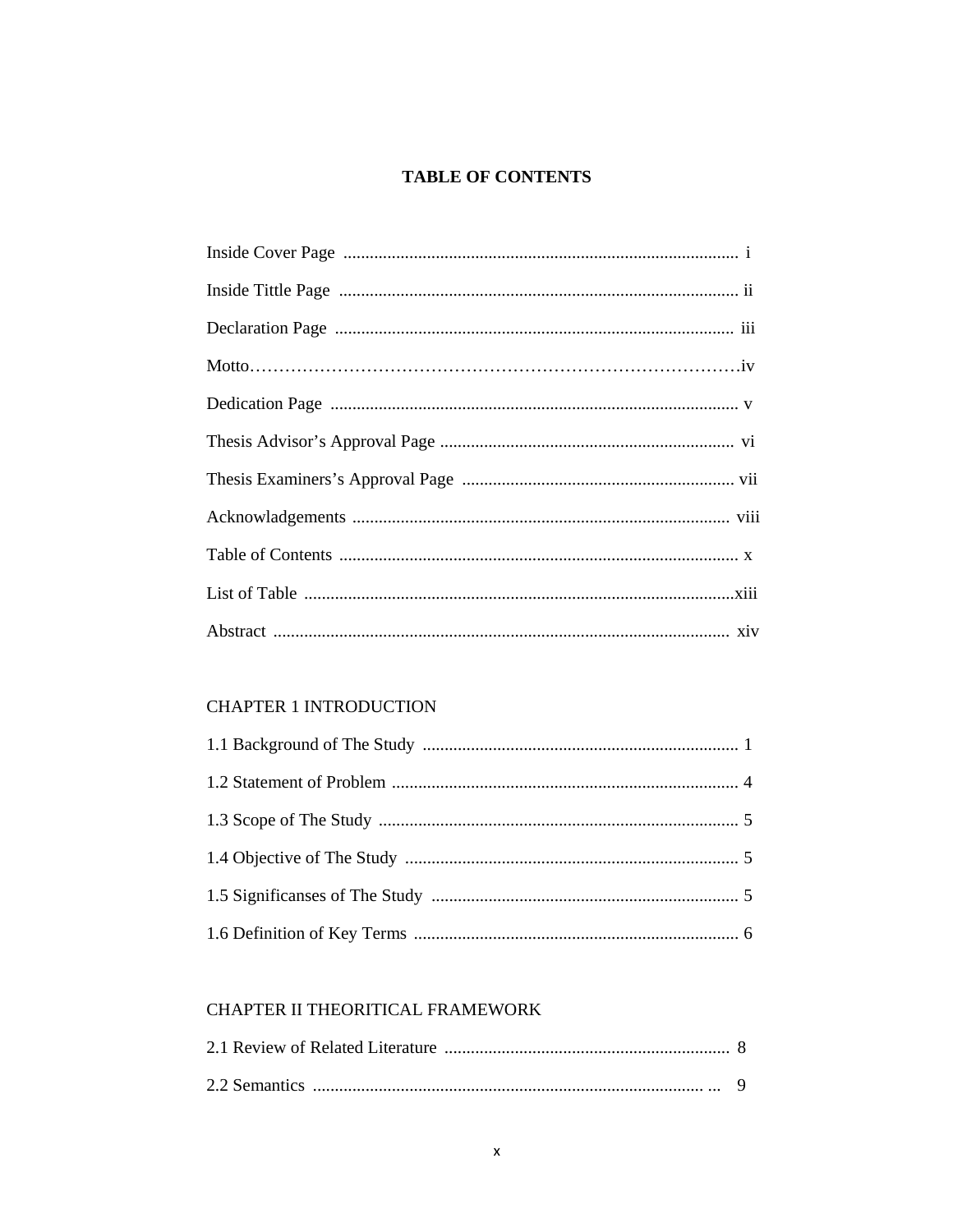## CHAPTER III METHOD OF THE STUDY